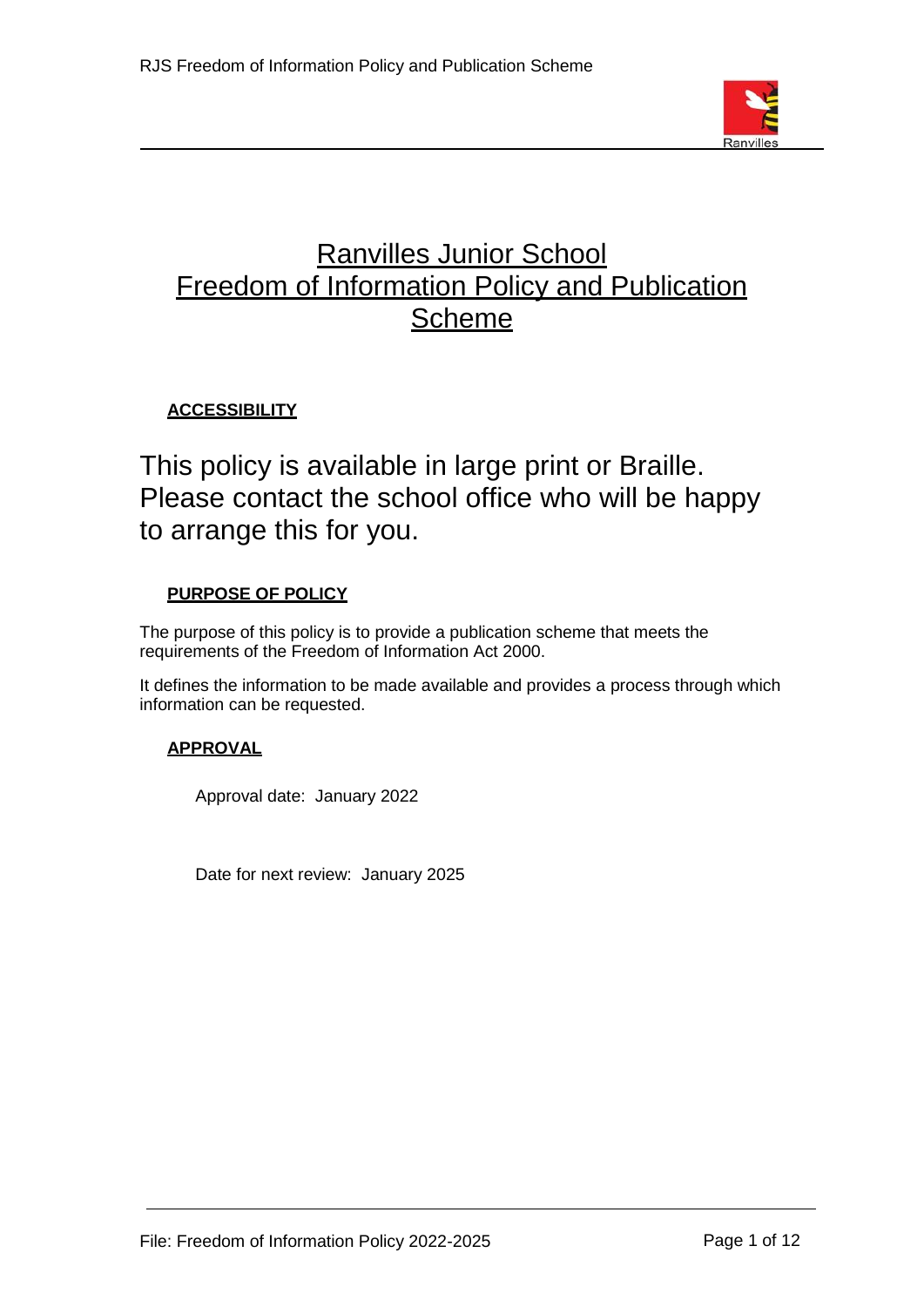

#### **INTRODUCTION**

One of the aims of the Freedom of Information Act 2000 (which is referred to as FOIA in the rest of this document) is that public authorities, including all maintained schools, should be clear and proactive about the information they will make public.

To do this we must produce a publication scheme, setting out:

- *The classes of information which we publish or intend to publish;*
- *The manner in which the information will be published; and*
- *Whether the information is available free of charge or on payment.*

The scheme covers information already published and information which is to be published in the future. All information in our publication scheme is either available for you on our website to download and print off or available in paper form.

Some information which we hold may not be made public, for example personal information.

This publication scheme conforms to the model scheme for schools approved by the Information Commissioner.

#### **REFERENCES**

- Freedom of Information Act 2000
- Freedom of Information Act 2000 Definition document for the governing bodies of maintained and other state-funded schools in England

#### **AIMS AND OBJECTIVES**

**Working in partnership with parents, the wider community and each other, raising our expectation and striving for excellence.**

The school aims to:

- offer an enriched and challenging curriculum with an emphasis on **secure basic skills**,
- continually strive to improve the quality of teaching, aiming to ignite a **passion for learning** in everyone,
- **target potential** by challenging expectations of achievement and aiming for success and excellence,
- be **committed to raising standards** by involving the whole school community in regular assessment and reporting of school and pupil progress,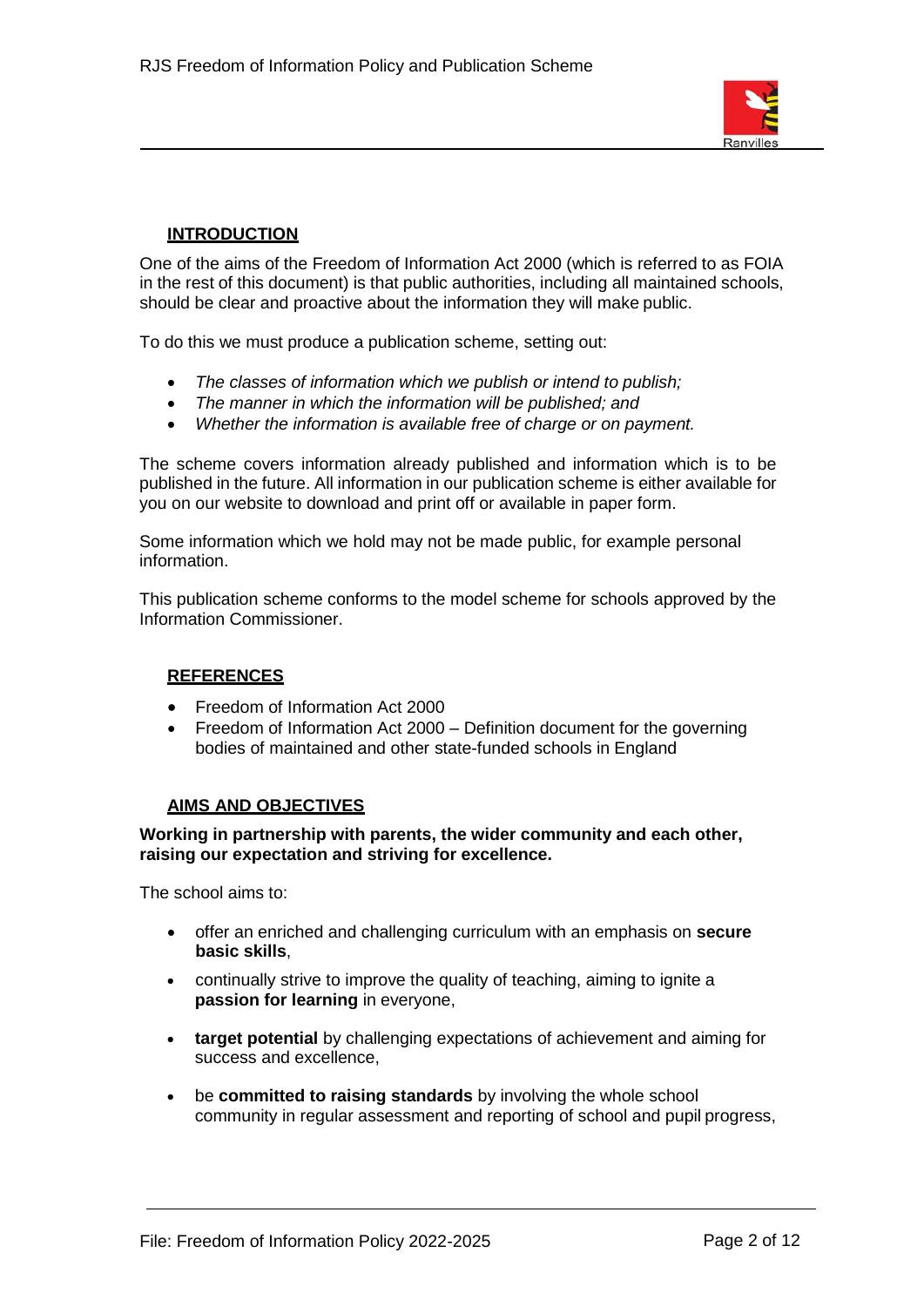

- create a stimulating and **vibrant ethos** which is tangible to all those who enter the school,
- reflect our high expectations through an **exciting, learning environment,**

**Together, we celebrate and take pride in our success.**

#### **This publication scheme is a means of showing how we are pursuing these aims.**

#### **SCOPE**

This policy applies to all information held by school regardless of how it was created or received. It applies irrespective of the media on which the information is stored and whether the information is recorded on paper or held electronically. The Act's powers are fully retrospective and thus information is accessible no matter how old it may be. Similarly, information in draft form will also be accessible under the Act.

It should be noted that access to personal information (that is information from which a living individual can be identified) is still governed under the Data Protection Act 1998. Requests for access to such information will be governed in line with the requirements of this legislation. Ranvilles Junior School is under a legal duty to protect personal data under the Data Protection Act 1998. We will carefully consider our responsibilities under this Act before releasing personal information about living individuals, including current and former employees and pupils

#### **DEALING WITH REQUESTS**

Ranvilles Junior School will offer advice and assistance to anybody wishing to make a request for information. We are committed to dealing with requests within statutory guidelines, which means that a response will be made no more than 20 working days from the date of request and more speedily if possible. This will be extended in specific circumstances on legal advice in connection with the public interest test. However, Ranvilles Junior school is committed to providing a prompt service and every attempt will be made to provide the information earlier than the expiry of the 20 working day period. Repeated or vexatious requests for information will be refused. School will claim exemptions as appropriate whilst maintaining a commitment to openness, scrutiny and the public interest. Ranvilles Junior School will put in place an appropriate procedure for measuring the public interest when considering a qualified (also known as "nonabsolute") exemption which requires such a test.

Any request in writing will be considered a Freedom of Information request including those received by email. There is no need for requests to indicate that they are made under the Act and all requests will be dealt with under this policy. School reserves the right to refuse requests where the cost of locating, retrieving and editing (where necessary) the information would exceed the statutory maximum (currently £450).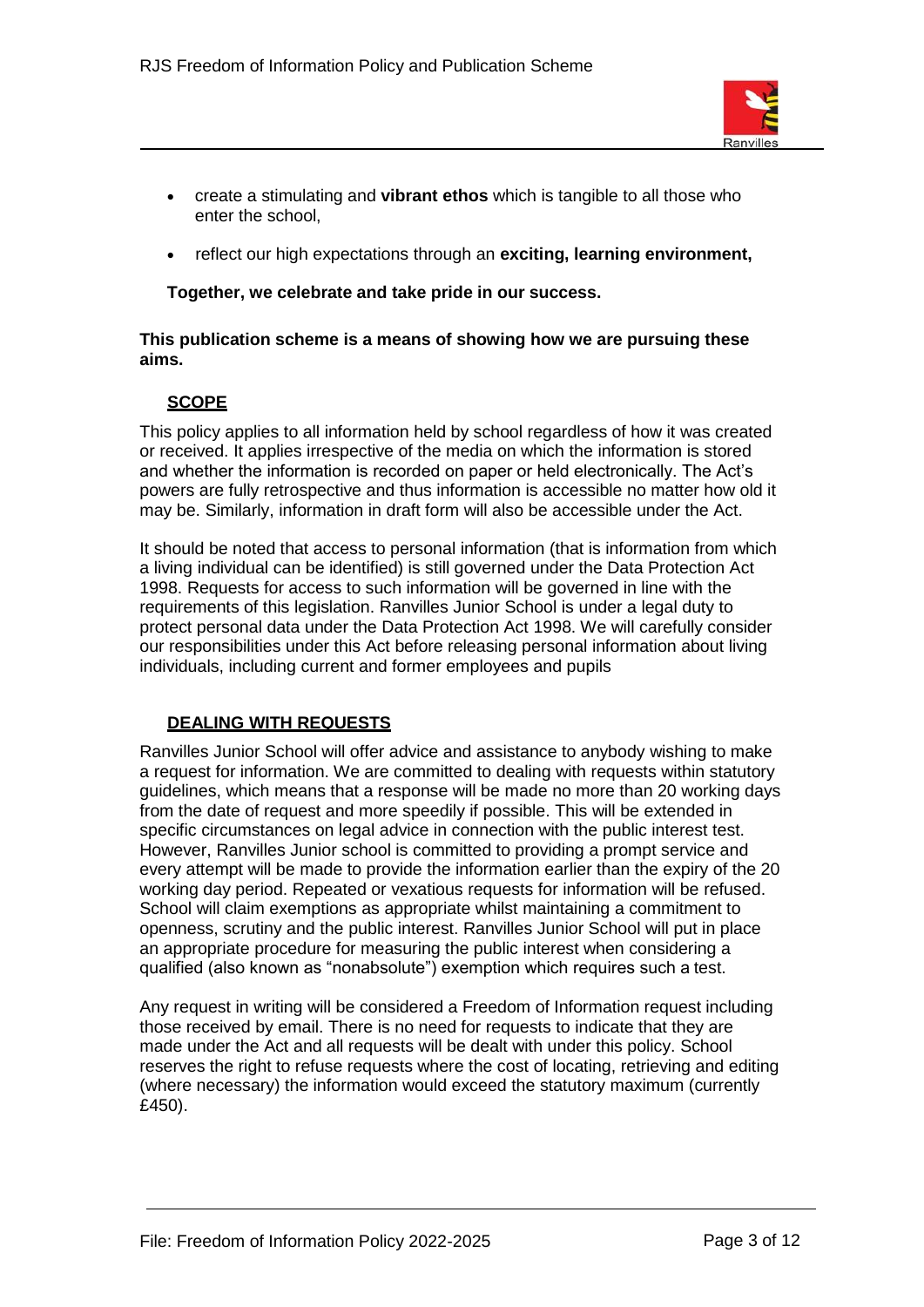

#### **PAYING FOR INFORMATION**

Information published on our website is free, although you may incur costs from your Internet service provider. If you don't have Internet access, you can access our website using a local library or an Internet café.

Single copies of information covered by this publication are provided free unless stated otherwise in the Publication Scheme below. Where there is a charge this will be indicated by a £ sign.

If your request means that we have to do a lot of photocopying or printing, or pay a large postage charge, or is for a priced item such as some printed publications or videos we will let you know the cost before fulfilling your request.

#### **ADOPTING AND MAINTAINING PUBLICATION SCHEMES**

Ranvilles Junior School has adopted a Publication Scheme (see below) in accordance with Section 19 of the Freedom of Information Act and is committed to updating and maintaining it to keep it current and relevant. The Publication Scheme contains many of the documents, policies, plans and guidance which are regularly asked for.

Material contained within the publication scheme, and a copy of the scheme itself, will be readily available. Where charges are applied these will be stated in the Scheme. The scheme can be accessed in school on request. School staff will give advice and assistance on how to use the scheme as appropriate.

#### **RESPONSIBILITIES**

Ranvilles Junior School has a responsibility to make information available in accordance with the Freedom of Information Act. Responsibility for compliance with this and related policies will rest with the Governing Body who will delegate those responsibilities to the Head Teacher. Complaints regarding the use of this policy should be directed to the Governing Body.

All school staff have a responsibility to ensure that any request for information they receive is dealt with under the Act and in compliance with this policy. They are also responsible for good information handling practice and for implementing records management policies and procedures as appropriate to their post.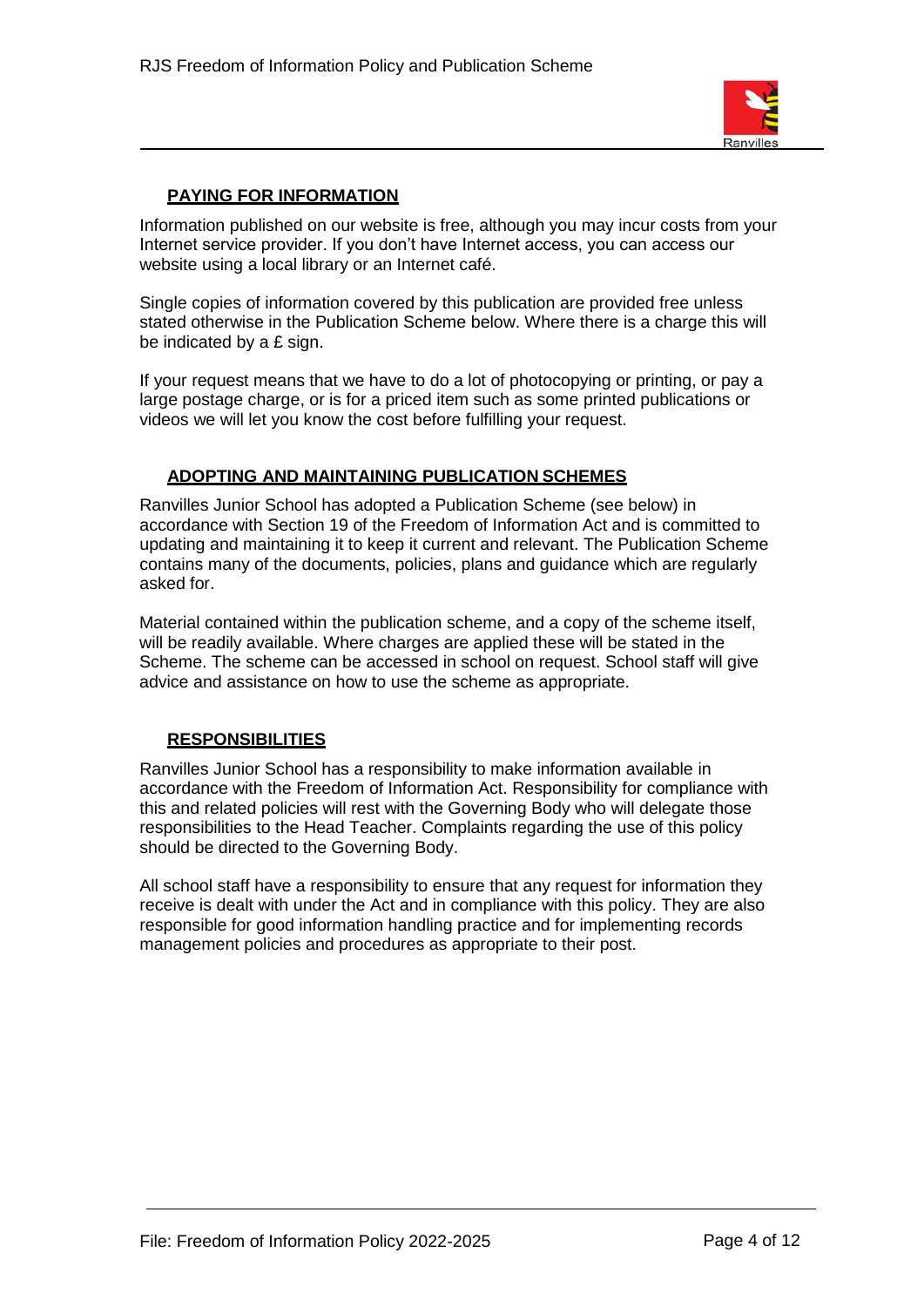

### **PUBLICATION SCHEME**

#### **Introduction**

One of the aims of the Freedom of Information Act 2000 (which is referred to as FOIA in the rest of this document) is that public authorities, including all maintained schools, should be clear and proactive about the information they will make public. To do this we must produce a publication scheme, setting out:

- The classes of information which we publish or intend to publish;
- The manner in which the information will be published; and
- Whether the information is available free of charge or on payment.

All information in our publication scheme is on our website to download and print off or is available in paper form. Some information which we hold may not be made public, for example personal information. This publication scheme conforms to the model scheme for schools approved by the Information Commissioner.

The scheme commits Ranvilles Junior School:

- To proactively publish or otherwise make available as a matter of routine, information, including environmental information, which is held by Ranvilles Junior School and falls within the classifications below
- To specify the information which is held by Ranvilles Junior School and falls within the classifications below
- To proactively publish or otherwise make available as a matter of routine, information in line with the statements contained within this scheme
- To produce and publish the methods by which the specific information is made routinely available so that it can be easily identified and accessed by members of the public
- To review and update on a regular basis the information Ranvilles Junior School makes available under this scheme
- To produce a schedule of any fees charged for access to information which is made proactively available.
- To make this publication scheme available to the public.

#### **Classes of information published**

The publication scheme guides you to information which we currently publish (or have recently published) or which we will publish in the future. This is split into categories of information known as 'classes'. These are contained in section 10 of this scheme.

The classes of information that we undertake to make available are organised into the following topic areas:

Who we are and what we do – organisational information, structures, location and contacts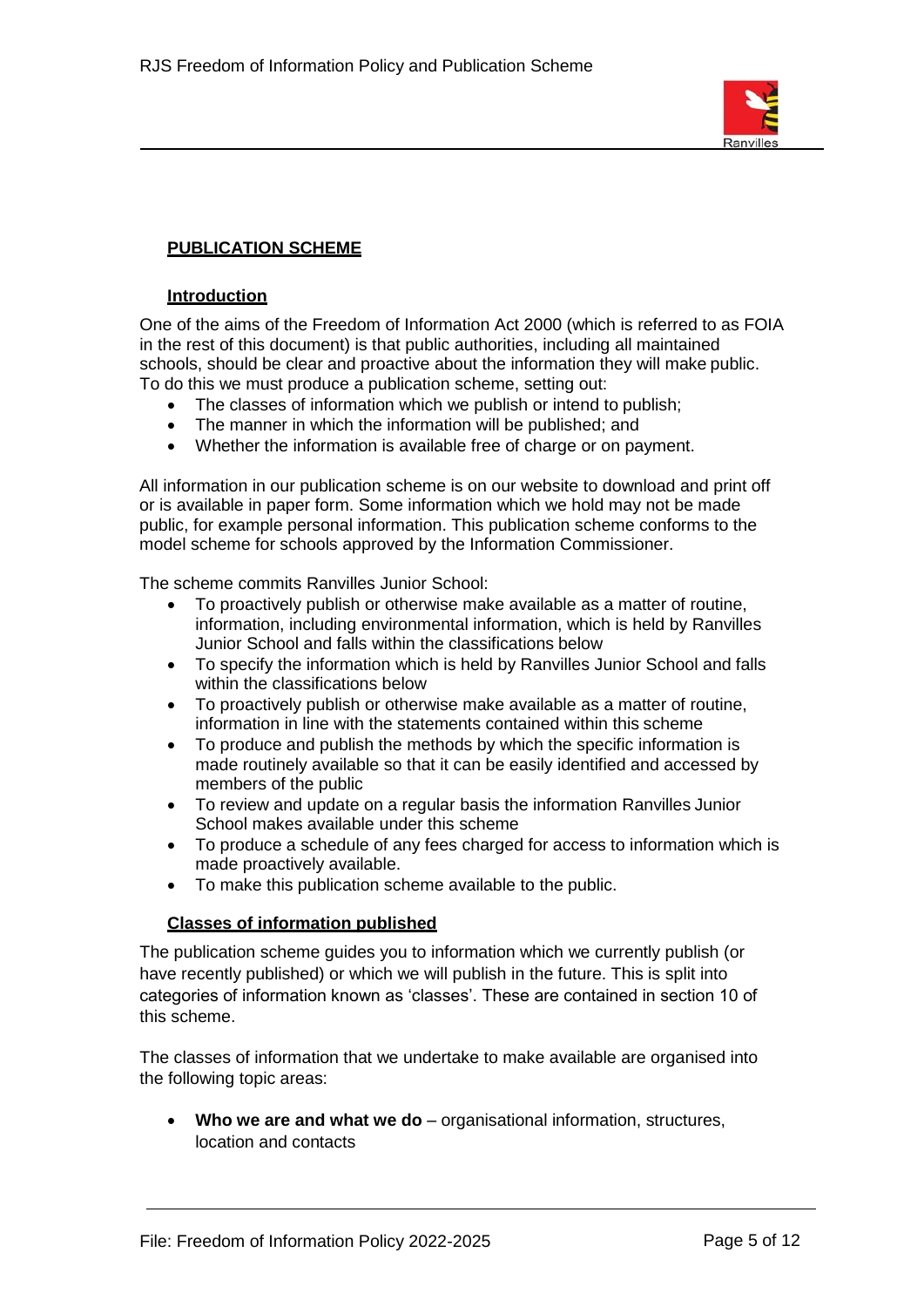

- What we spend and how we spend it financial information about projected and actual income and expenditure, procurement, contracts and financial audit
- **What our priorities are and how we are doing strategies and plans,** performance indicators, audits, inspections and reviews
- **How we make decisions**  decision-making processes and records of decisions
- **Our policies and procedures**  current written protocols, policies and procedures for delivering our services and responsibilities
- **Lists and registers**
- **The services we offer –** information about the services the school provides including leaflets, guidance and newsletters

#### **How to request information**

If you require a paper version of any of the documents within the scheme, please contact the school by telephone, email or letter. Contact details are set out below or you can visit our website at : [www.ranvillesjunior.co.uk](http://www.ranvillesjunior.co.uk/)

#### Email: **[admin@ranvilles-jun.sch.hants.uk-](mailto:admin@ranvilles-jun.sch.hants.uk-) Data Protection Officer**

#### Tel: **01329 841679**

Textphone: not currently available

Contact Address: **Ranvilles Junior School, Oldbury Way, Fareham, PO14 3BN**

To help us process your request quickly, please clearly mark any correspondence **"PUBLICATION SCHEME REQUEST**" (in CAPITALS please)

If the information you're looking for isn't available via the scheme and isn't on our website, you can still contact the school to ask if we have it.

Further advice and information about the Freedom of Information Act, including full details of exemptions and advice on the public interest test, is available from the Information Commissioner's website at [www.informationcommissioner.gov.uk](http://www.informationcommissioner.gov.uk/)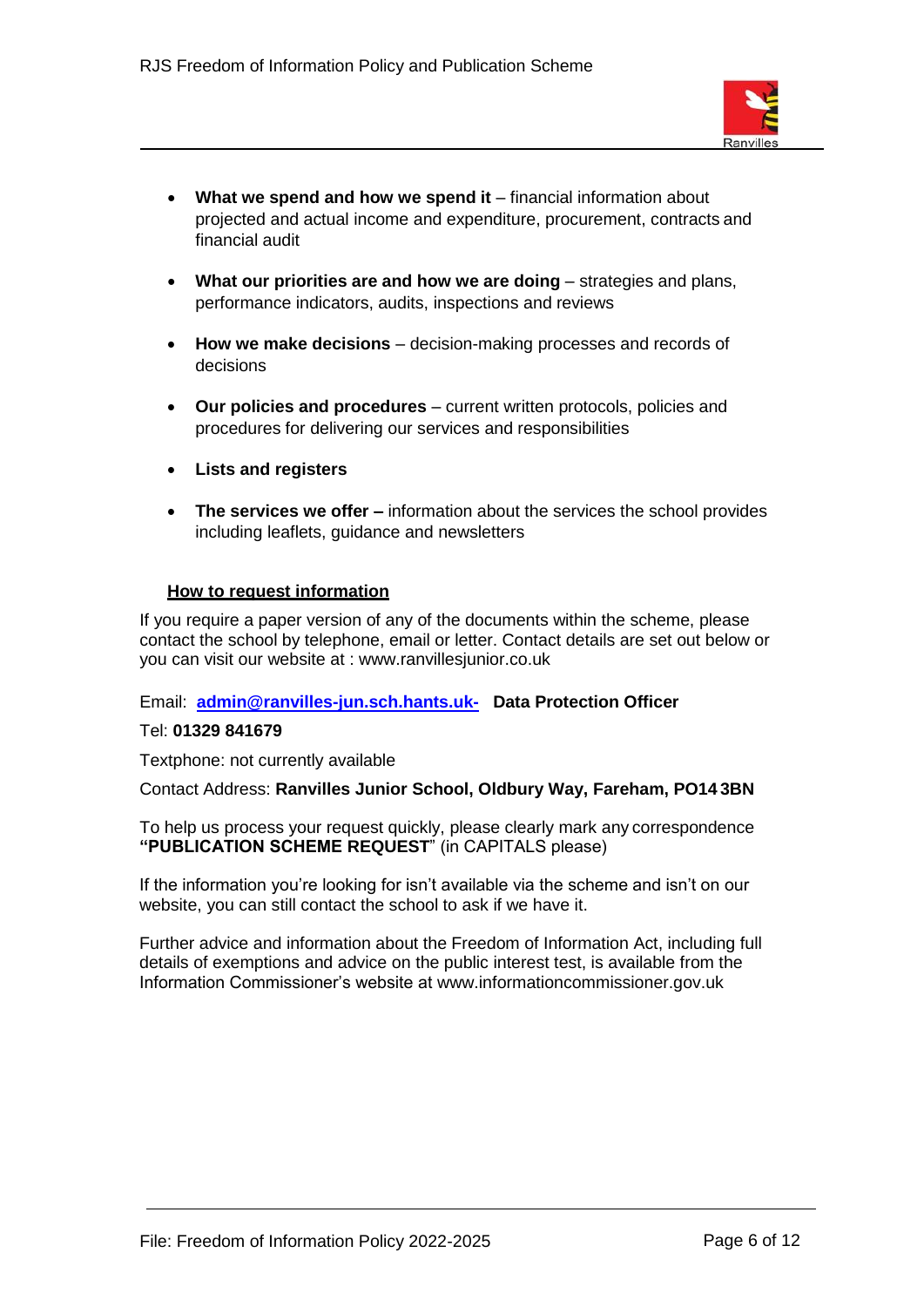

## **Publication scheme**

| Information to be<br>published                                            | How the information can be obtained                                                                |
|---------------------------------------------------------------------------|----------------------------------------------------------------------------------------------------|
| Class 1 - Who we<br>are and what we<br>do                                 |                                                                                                    |
| <b>Current information</b><br>only                                        |                                                                                                    |
| Instrument of<br>government                                               | School website                                                                                     |
| Curriculum                                                                | School website                                                                                     |
| Governing Body<br>information                                             | School website                                                                                     |
| School session and<br>term dates                                          | School website                                                                                     |
| Details of school<br>session and dates of<br>school terms and<br>holidays |                                                                                                    |
| Location and<br>contact information                                       | School website                                                                                     |
| Key personnel<br>information                                              | School website                                                                                     |
| Class 2 - What we<br>spend and how we<br>spend it                         |                                                                                                    |
| Current and 2<br>previous financial<br>years                              |                                                                                                    |
| Annual budget plan<br>and financial<br>statements                         | Hard copy in school<br>http://www3.hants.gov.uk/education/schools/budgetshares.htm<br>?DFESNO=2289 |
| Capital funding                                                           | Hard copy in school<br>http://www3.hants.gov.uk/education/schools/budgetshares.htm                 |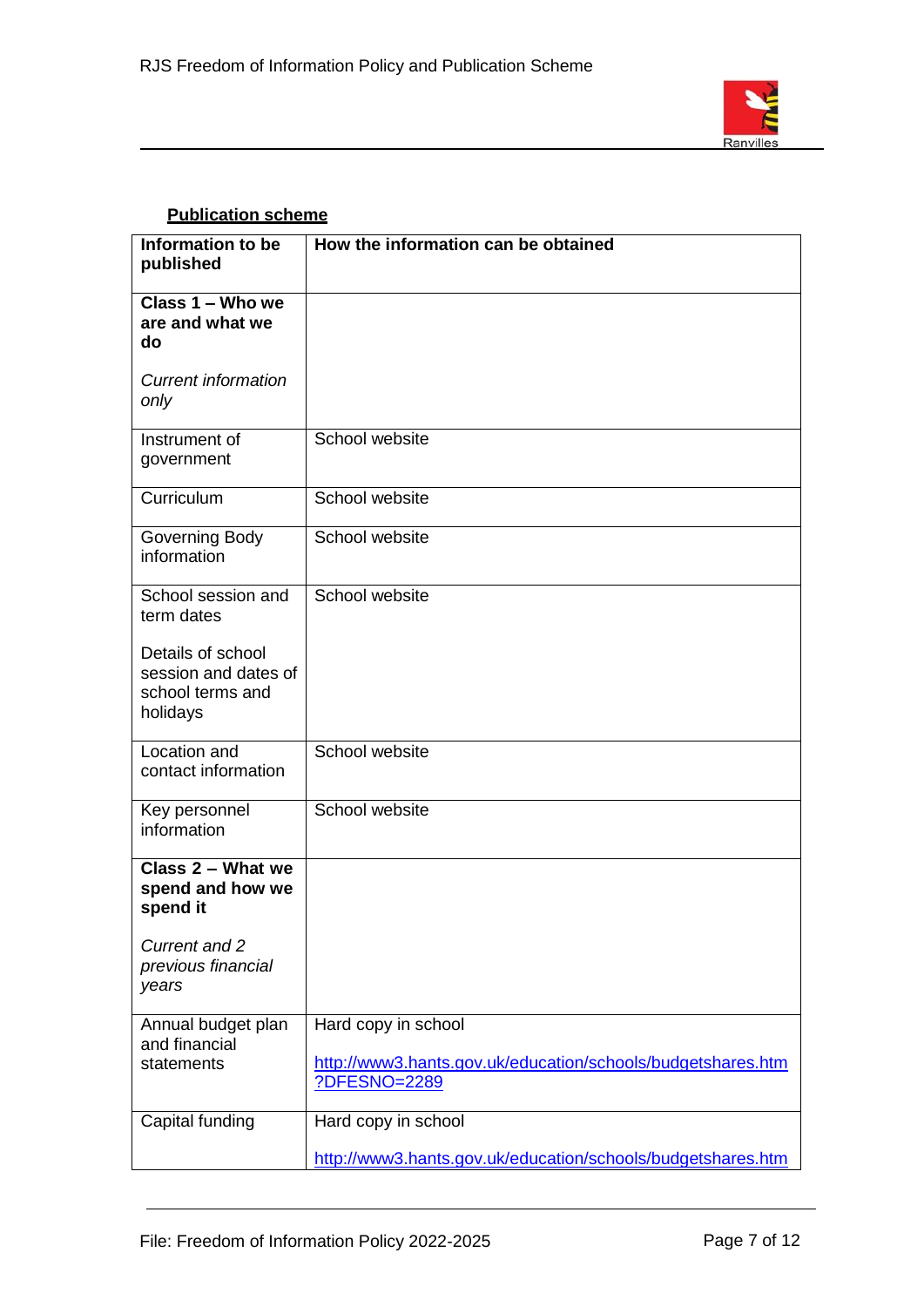

|                                                                                       | ?DFESNO=2289             |
|---------------------------------------------------------------------------------------|--------------------------|
| <b>Financial audit</b><br>reports                                                     | Hard copy in school      |
| Procurement and<br>contracts                                                          | Hard copy in school      |
| Pay policy                                                                            | Policy on school website |
| Staff allowances<br>and expenses                                                      | Policy on school website |
| Staff pay and<br>grading structures                                                   | Policy on school website |
| Governors'<br>allowances                                                              | Policy on school website |
| Class 3 - What our<br>priorities are and<br>how we're doing                           |                          |
| <b>Current information</b><br>only                                                    |                          |
| Performance data<br>supplied to the<br>government                                     | <b>School Website</b>    |
| This includes:                                                                        |                          |
| Last 3 years<br>of attainment<br>- disclosed<br>voluntarily                           |                          |
| Pupil<br>premium and<br>impact                                                        |                          |
| <b>Equalities</b><br>data                                                             |                          |
| Latest Ofsted report                                                                  | School website           |
| Published report of<br>the last inspection of<br>the school and the<br>summary of the |                          |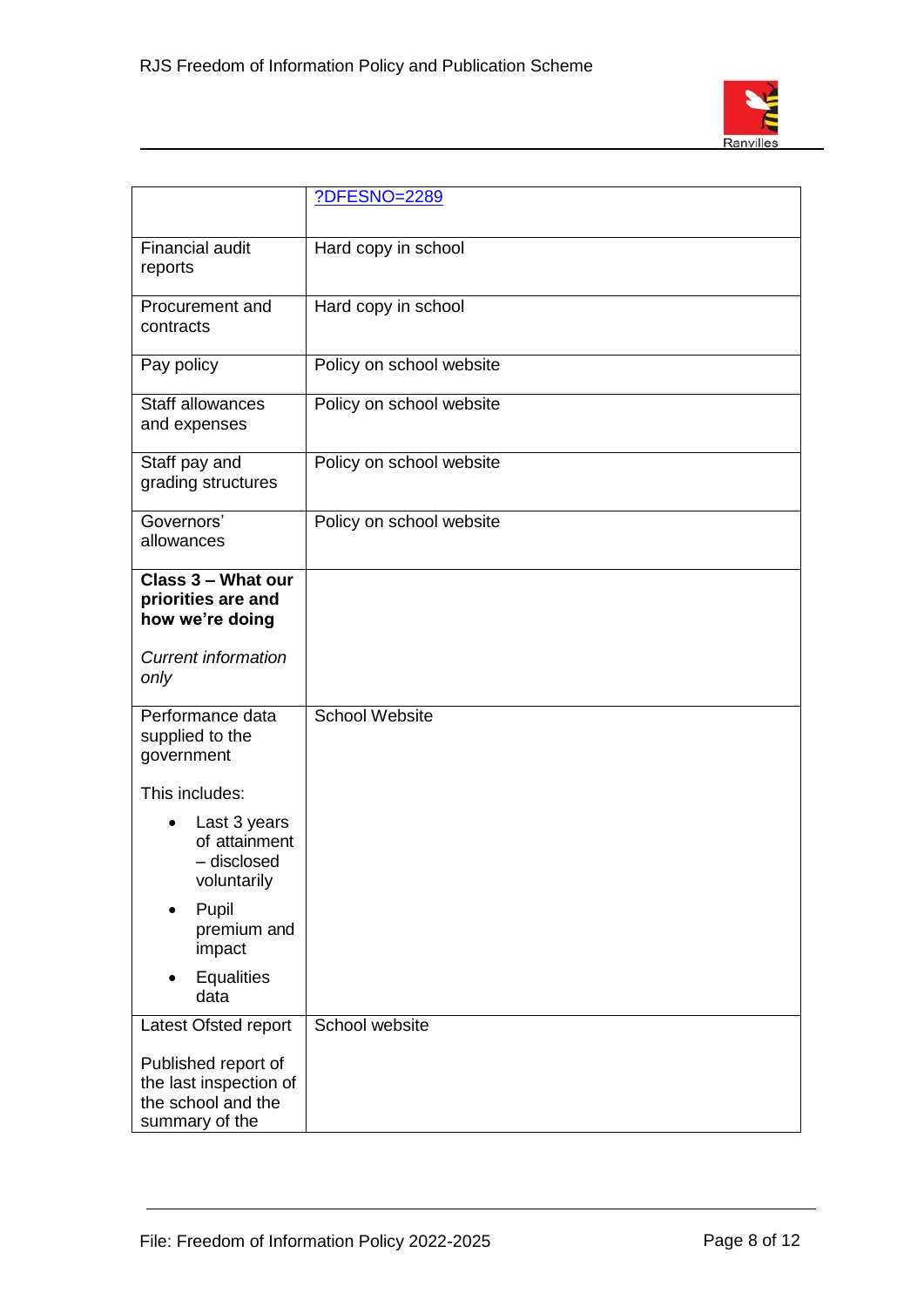

| report.                                                                                                                                                          |                          |
|------------------------------------------------------------------------------------------------------------------------------------------------------------------|--------------------------|
| Performance<br>management<br>information                                                                                                                         | Policy on school website |
| Strategic plan                                                                                                                                                   | School website           |
| The School's plan<br>towards long term<br>strategic aims<br>consisting of:<br>a. School<br>Improvement Plan<br>and<br>b. Maintenance<br>and Development<br>Plan. |                          |
|                                                                                                                                                                  |                          |
| Class 4 - How we<br>make decisions                                                                                                                               |                          |
| Current and<br>previous 3 years                                                                                                                                  |                          |
| Admissions policy /<br>decisions                                                                                                                                 | Policy on school website |
| Minutes of meetings<br>of the governing<br>body and its<br>committees                                                                                            | Hard copy in school      |
| Note: some<br>information might be<br>confidential or<br>otherwise exempt<br>from the publication<br>by law - we cannot<br>therefore publish<br>this             |                          |
| Class 5 - Our<br>policies and                                                                                                                                    |                          |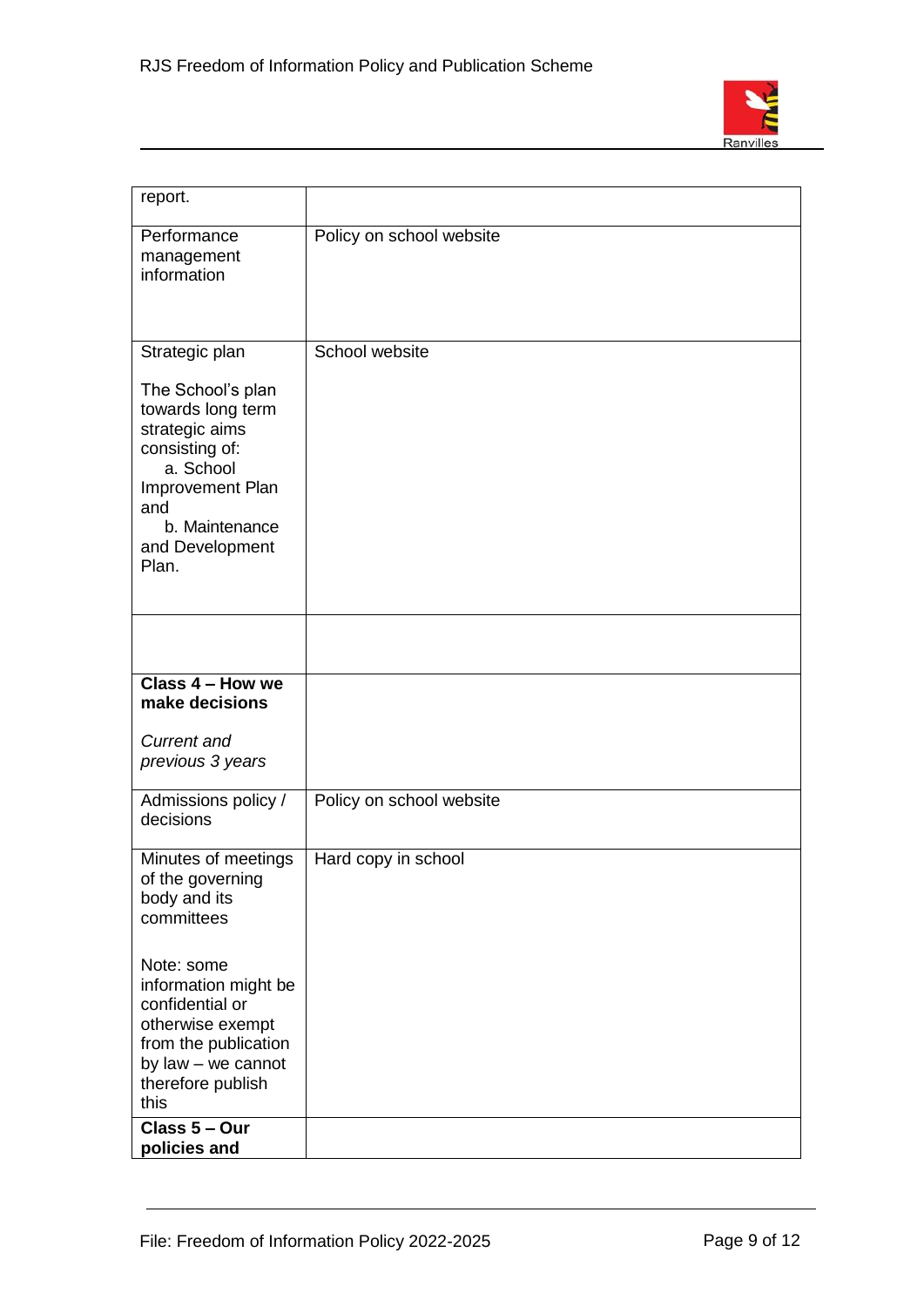

| procedures                                                                                                                                                                                                                                 |                            |
|--------------------------------------------------------------------------------------------------------------------------------------------------------------------------------------------------------------------------------------------|----------------------------|
| <b>Current information</b><br>only                                                                                                                                                                                                         |                            |
| School policies and<br>other documents                                                                                                                                                                                                     | Policies on school website |
| Records<br>management and<br>personal data<br>policies                                                                                                                                                                                     | Policy on school website   |
| Equality and<br>diversity                                                                                                                                                                                                                  | Policy on school website   |
| Safeguarding and<br>child protection                                                                                                                                                                                                       | Policy on school website   |
| <b>Health and Safety</b>                                                                                                                                                                                                                   | Policy on Website          |
| Policies and<br>procedures for the<br>recruitment of staff                                                                                                                                                                                 | Policy on school website   |
| Charging regimes<br>and policies                                                                                                                                                                                                           | Policy on school website   |
| A statement of the<br>school's policy with<br>respect to charges<br>and remissions for<br>any optional extra or<br>board and lodging<br>for which charges<br>are permitted, for<br>example school<br>publications, music<br>tuition, trips |                            |
| Class 6 - Lists and<br>registers                                                                                                                                                                                                           |                            |
| <b>Current information</b><br>only                                                                                                                                                                                                         |                            |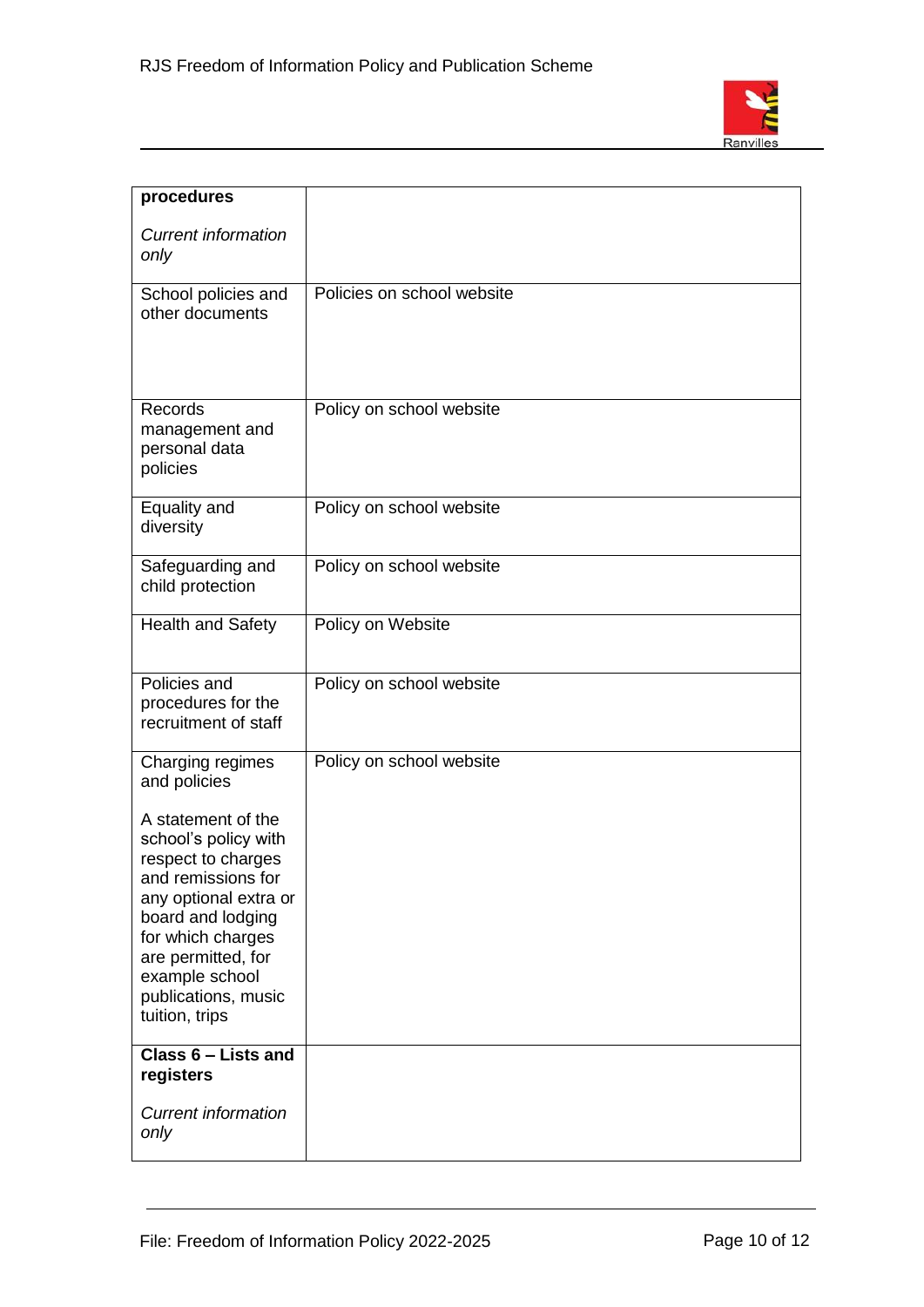

| Curriculum circulars       | School website           |  |
|----------------------------|--------------------------|--|
| and statutory              |                          |  |
| instruments                |                          |  |
|                            |                          |  |
|                            |                          |  |
| Curriculum letter $-$ a    |                          |  |
| description of the         |                          |  |
| curriculum that will       |                          |  |
|                            |                          |  |
| be taught over the         |                          |  |
| half term                  |                          |  |
|                            |                          |  |
| Highlights letter $-$ a    |                          |  |
|                            |                          |  |
| review of the taught       |                          |  |
| curriculum                 |                          |  |
|                            |                          |  |
| Both documents             |                          |  |
| listed by year             |                          |  |
|                            |                          |  |
| groups published           |                          |  |
| every half term.           |                          |  |
|                            |                          |  |
| Any statutory              |                          |  |
| instruments,               |                          |  |
| departmental               |                          |  |
|                            |                          |  |
| circulars and              |                          |  |
| administrative             |                          |  |
| memoranda sent by          |                          |  |
| the DCSF to the            |                          |  |
|                            |                          |  |
| head teacher or            |                          |  |
| governing body             |                          |  |
| relating to the            |                          |  |
| curriculum                 |                          |  |
| <b>CCTV</b>                | Policy on school Website |  |
|                            |                          |  |
| Cameras located            |                          |  |
|                            |                          |  |
| on key points              |                          |  |
| around the school          |                          |  |
| building for security      |                          |  |
| purposes.                  |                          |  |
| To deter vandalism.        |                          |  |
|                            |                          |  |
| Disclosure logs            | Hard copy in school      |  |
| Asset register             | Hard copy in school      |  |
| Class 7 - The              |                          |  |
| services we offer          |                          |  |
|                            |                          |  |
|                            |                          |  |
| <b>Current information</b> |                          |  |
| only                       |                          |  |
| Extra-curricular           | School website           |  |
| activities list / out of   |                          |  |
| school clubs               |                          |  |
|                            |                          |  |